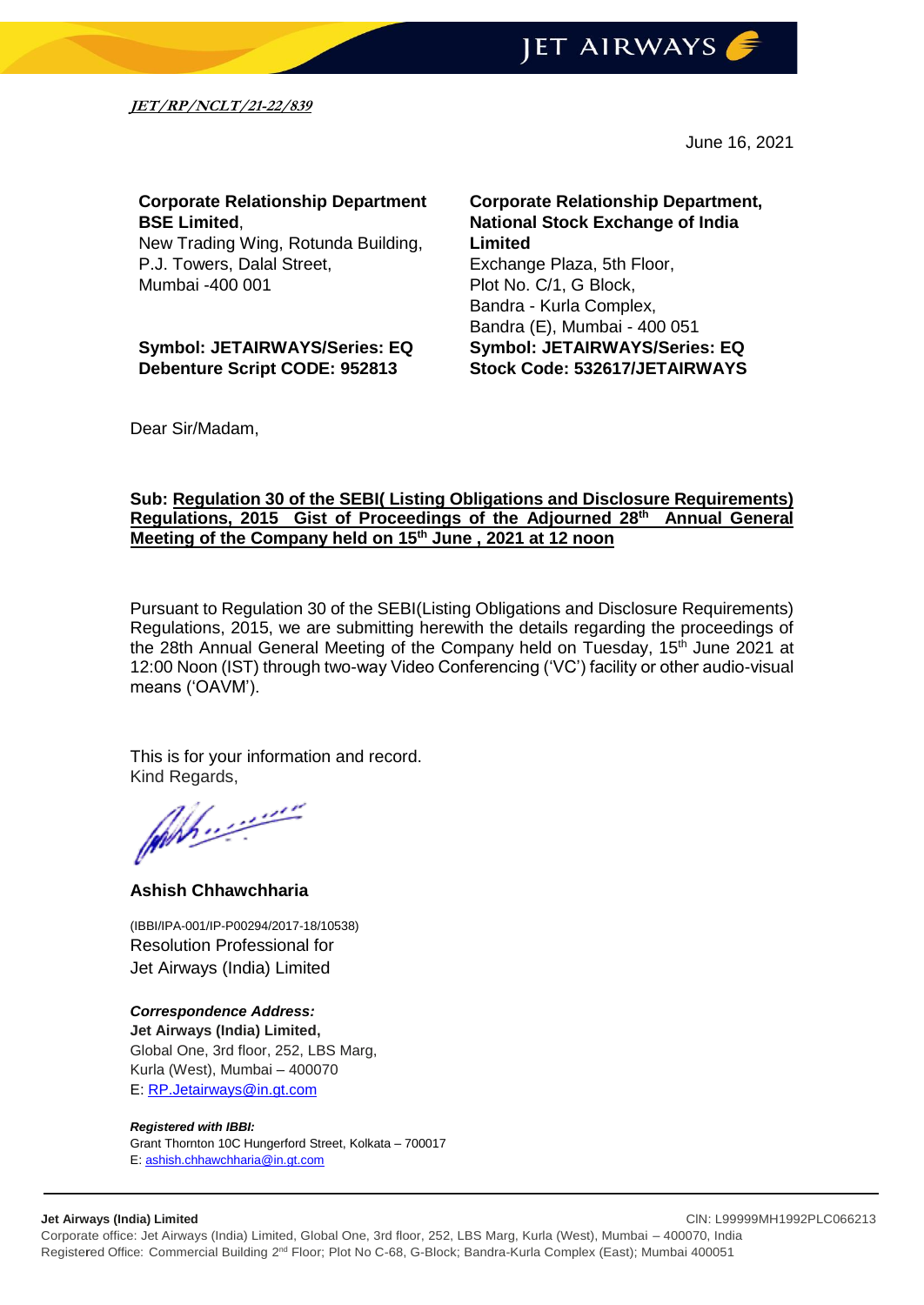# **SUMMARY OF THE PROCEEDINGS OF ADJOURNED 28TH ANNUAL GENERAL MEETING**

The Adjourned 28<sup>th</sup> Annual General Meeting of the Members of the Company was held on 15th June, 2021 at 12.00 noon. through Video Conference (VC) / Other Audio Visual Means (OAVM).

## **ATTENDANCE:**

Mr. Ashish Chhawchharia , Resolution Professional, Chairman of the meeting.

- Mr. Amit Jha & Team Resolution Professional Team member
- Mr. Gautam Acharya Jet Airways Employee
- Mr. Rajesh Prasad Jet Airways Employee

### **IN ATTENDANCE:**

Mr. Mandar Ghanekar, Chartered Accountant, Partners of M/s Sharp and Tannan Associates, Statutory Auditor, Ms. Neha Poddar, Practicing Company Secretary, Secretarial Auditors, Scrutinizer for the meeting were also present at the  $28<sup>th</sup>$  Annual General Meeting through VC/OAVM.

### **MEMBERS PRESENT:**

The number of shareholders as on record date  $31<sup>st</sup>$  May, 2021 were 1,59,104.

The details of number of shareholders present in the meeting are as follows:

| Category             | &<br><b>Promoter</b>  | <b>Public</b> | Total |
|----------------------|-----------------------|---------------|-------|
|                      | <b>Promoter Group</b> |               |       |
| In Person            | <b>NA</b>             | ΝA            | -     |
| <b>Through Proxy</b> | <b>NA</b>             | <b>NA</b>     | -     |
| Vidoe Conference     | -                     | 51            | 51    |
| Total                |                       | 51            | 51    |

Mr. Ashish Chhawchharia, Resolution Professional, chaired the proceedings of the Meeting. The Chairman called the meeting to order as requisite quorum was present. The Chairman introduced the Resolution Professional Team Members, employees of the company and the invitees present at the meeting.

The Chairman also informed that this meeting is being held through Video Conferencing and other Audio Visual means because of the Lockdown. This is in compliance with the circulars issued by the Ministry of Corporate Affairs, the Government of India and the Securities and Exchange Board of India. The Company has taken all feasible steps to give opportunity to the members to participate in the AGM and to vote.

The Chairman also informed the members that due to financial distress and insufficiency of funds, the Company was unable to service its scheduled debt and was forced to suspend its operations on April 17, 2019 and as a result, the Directors, CEO, CFO, CS including other top management personnel had resigned from the Company before commencement of CIRP i.e. June 20, 2019.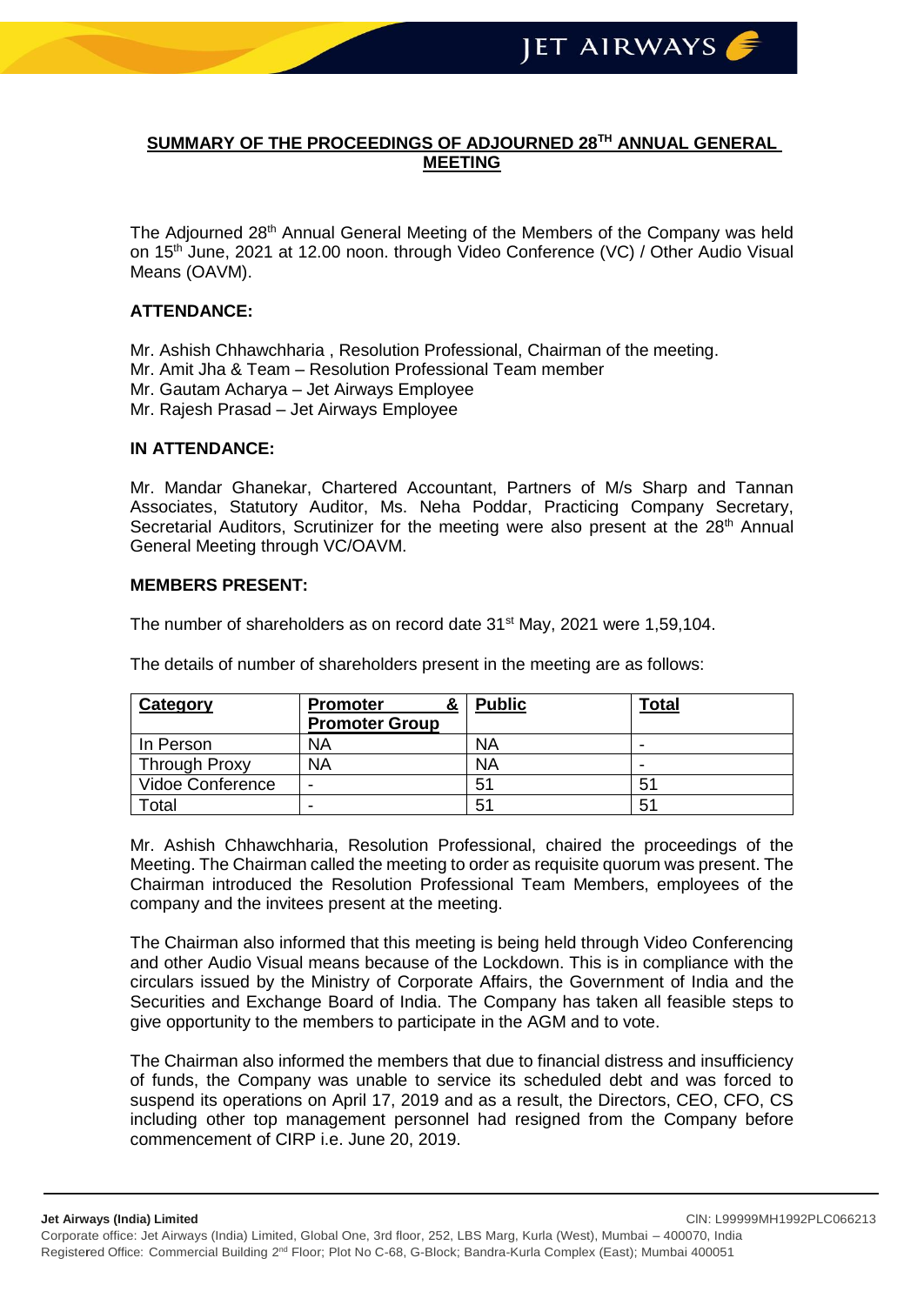**JET AIRWAYS** 

Post commencement of the CIRP, the RP had conducted four rounds of EOI process for inviting Resolution plans. In the  $4<sup>th</sup>$  round only, two (2) Resolution Plans were received on July 21, 2020 and after several round of discussions these plans were submitted for the CoC members' consideration in the CoC meeting held on October 03, 2020 and following the provisions of the Insolvency and Bankruptcy Code, 2016 ("IBC"), one of the Resolution Plans was approved by the CoC members by e-voting with substantial majority. The Resolution Plan submitted by the Consortium of Mr. Murari Lal Jalan and Mr. Florian Fritsch ("Jalan Kalrock plan") is the Successful Resolution Applicant and is looking forward to implement the plan and make Jet fly again after approval of plan from NCLT and certain other conditions being met.

Post approval of the Resolution plan by the CoC, the RP under section 30(6) of the Insolvency and Bankruptcy code has filed the application for approval of Resolution Plan with Hon'ble NCLT Mumbai bench on November 05, 2020, and at present the plan is under consideration of Hon'ble NCLT Mumbai bench.

The Chairman then delivered his speech to the Members highlighting Company's Financial and Operational performance and also about the status of the Assets of the company.

The Chairman informed the Members that the Report of Board of Directors, the Accounts for the financial year ended 31st March, 2019 and the Notice convening the 27th AGM were circulated to the Members. The Chairman further informed that in response to the qualification and observation made by the Statutory Auditors and the Secretarial Auditors in their respective reports, the suitable explanations for the same have been provided in the notes to financial statements and Board's Report under the appropriate para. It was further confirmed that the said disclosures are self-explanatory and do not call for any further comments. Accordingly, the Audited Financial Statements, Board's Report and the auditors' report on the financial statements were taken as read.

The Chairman informed the Members that pursuant to the provisions of the Companies Act, 2013, the Rules framed thereunder and the SEBI (Listing Obligations and Disclosure Requirements) Regulations, 2015, the Company had extended the remote e-voting facility to the Members of the Company in respect of the resolutions to be passed at the Meeting. The remote e-voting commenced at 9.00 a.m. on Friday, 4th of June, 2021 and ended at 5.00 p.m. on Monday, 7th June, 2021. It was also stated that the facility of evoting during the AGM was also provided by the Company to the Members who have not cast their votes by remote e-voting. This facility of e-voting would continue till 15 minutes after the conclusion of the AGM. The Members were requested to cast their votes by evoting on the resolutions contained in the AGM Notice.

The Company had appointed Ms. Neha Poddar, Practising Company Secretary, as the Scrutinizer for the purpose of scrutinizing the process of remote e-voting held prior and e-voting during the AGM.

The Chairman gave details of following resolutions, which were proposed for approval of the Members by remote e-voting and e-voting during the AGM:

| Item No. | Resolution                                                                                                                                                                  |
|----------|-----------------------------------------------------------------------------------------------------------------------------------------------------------------------------|
|          | <b>Ordinary Business</b>                                                                                                                                                    |
|          | Adoption of the Audited Standalone Financial Statements of the<br>Company for the financial year ended March 31, 2020 together with<br>the Reports of the Auditors thereon. |

**Jet Airways (India) Limited** ClN: L99999MH1992PLC066213 Corporate office: Jet Airways (India) Limited, Global One, 3rd floor, 252, LBS Marg, Kurla (West), Mumbai – 400070, India Registered Office: Commercial Building 2<sup>nd</sup> Floor; Plot No C-68, G-Block; Bandra-Kurla Complex (East); Mumbai 400051